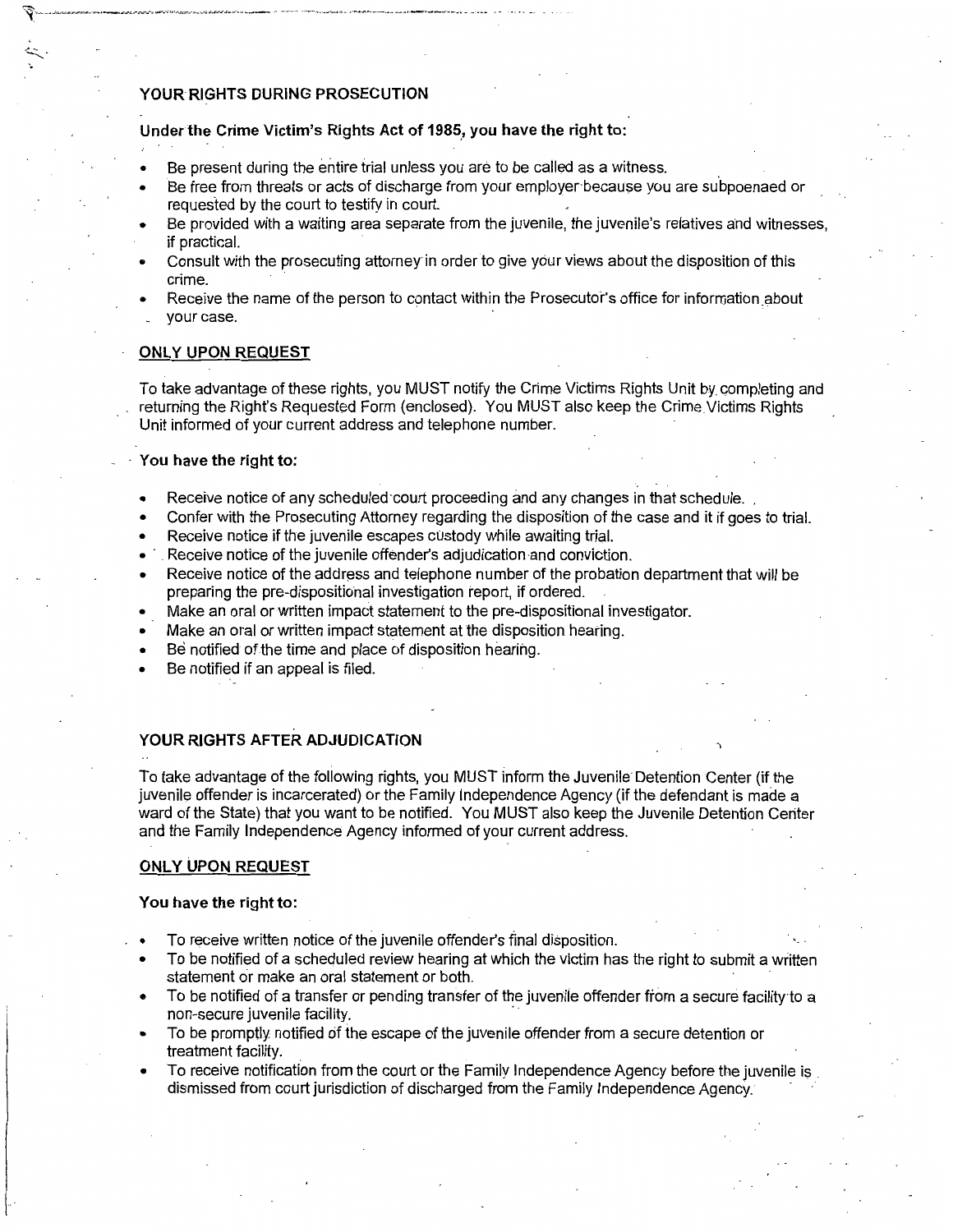## **VICTIM ASSISTANCE**

We realize being a victim of a crime can be a very difficult time for most people. Victim Assistance is an effort to help crime victims return to their normal way of life. We provide the opportunity for crime victims to express their concerns and problems, and offer help.

### **Services**

- Provide information and help in filing for Michigan Crime Victims Compensation.
- Make referrals to other community agencies for additional assistance.
- Give information on how the criminal justice system works, and case status.
- Attend court at the victim's request
- Provide assistance in completing the Victim Impact Statement for sentencing purposes.
- Provide assistance for the return of personal property.
- Provide information regarding restitution.
- Provide community awareness.

### **WITNESS ASSISTANCE**

Being a victim of crime can also mean being a witness in court. As a witness, you are an important part of the criminal justice system. The Crime Victims Rights Unit hopes to make your court appearance convenient and offer you the support that you will need to be part of a successful prosecution.

#### **Services**

- Assist witnesses with problems caused by court appearances as they relate to employers and personal schedules.
- Notify witnesses of delays and dates to appear to testify.
- Place witnesses on stand-by to avoid long waits if possible.
- Offer emotional support while waiting and testifying.
- Expedite payment of witness fees.

#### **Witness Fees**

A witness will receive \$6.00 for each half-day and \$12.00.for each full day that he/she is called in to testify. The witness will also be paid 10 cents per mile. These amounts are set by law.

#### **Witness Parking**

You may park for \$1.00 (each way) at Park and Ride on North River Road between Gratiot and the Gibraltar Trade Center, at meters around the Courthouse, or pay \$1.00 per hour at the parking structure next to the Administration Building. The Victims Rights Unit cannot pay for parking tickets.

#### **CRIME VICTIMS RIGHTS UNIT STAFF**

| Johanna Delp          | Coordinator     |
|-----------------------|-----------------|
| <b>Kelly Cosgrove</b> | Victim Advocate |

We do not discriminate. on the basis of race, color, national origin, religion, sex, disability, and age in the delivery of our services. Complaints alleging discrimination can be made to the Chief of Operations in the Macomb County Prosecutor's Office.

### **VICTIM COMPENSATION**

The Michigan Crime Victim Compensation Act was enacted for the purpose of giving financial help to crime victims who are injured or lose income because of a crime. Crime Victims compensation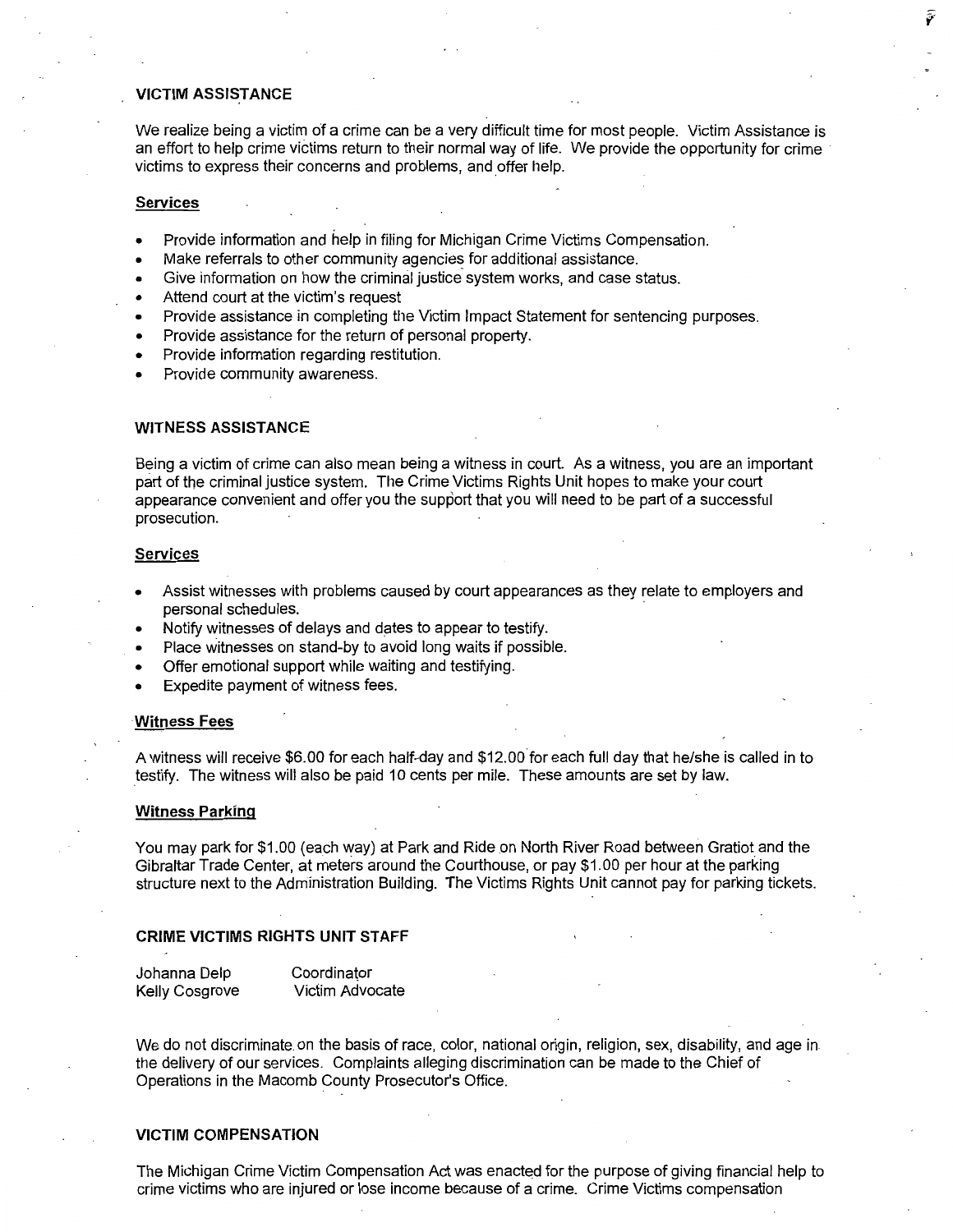always pays last. All other public funds and private insurance payments that a person is eligible for or becomes eligible for must be paid and reported to the program before compensation can be considered. The Crime Victims Rights Unit will be able to assist with any questions that you may have regarding that compensation. Applications are available at our office.

## . **Who is.eligible to receive Compensation?**

- A person who was injured as a direct result of a crime in Michigan.
- A person who was injured while trying to help a crime victim.
- A surviving spouse, parent, child, grandparent, grandchild, brother or sister of a person who dies as a direct result of a crime.
- A Michigan resident Who was injured in another state that does not pay compensation for a nonresident.
- A Michigan resident who was injured outside the U.S. by an actofinternatiohal terrorism.

### What kind of financial assistance may be available?

- Injury related expenses that a person must legally pay and other eligible losses that can be proved with supporting papers and other evidence.
- Hospital bills and.medical expenses.
- Loss of earnings, rehab and remedial services.
- Counseling for the injured person and family members.
- Replacement services needed because of the person's injury.

## **When should you file your claim?**

- Within one year of the date of the injury.
- Claims for child abuse should be filed within one year of the report to the police and before the child's 19th birthday.
- When the cause of injury is first thought to be accidental or natural and then discovered to be criminal, the claim must be filed within one year of the discovery.
- You do not have to wait until the investigation or the trial is over.
- You do not need a lawyer. If you use a lawyer, it is at your own expense.

### **What do you have to do to receive Compensation?**

- Make a police report within 48 hours after the injury unless there was a good reason for a delay or the injured person is a child.
- Be willing to cooperate with the police and the prosecutor.
- Cannot have committed or be an accomplice to the crime.

# **Additional Information**

- Inmates are not eligible.
- A claim will be rejected if the victim caused the injury or was doing something illegal and dangerous at the time of injury.
- In the case of death, a family member may file a claim. This may include funeral expenses.
- Incomplete applications can result in long delays in claim determination. Most claims will be processed within 4 to 6 months.
- A person must have at leasr \$200 in out-of-pocket' expenses or two continuous weeks' loss of earnings or support. These limits are excused for retired or disabled persons and for emergency room medical exams for rape victims.
- Property loss is not covered.

# **AN OVERVIEW FOR PROCESSING A JUVENILE CASE**

This information is intended to assist you in understanding the-procedures and process involved in a juvenile case. Not every case will result in a trial, so not all cases will follow each step.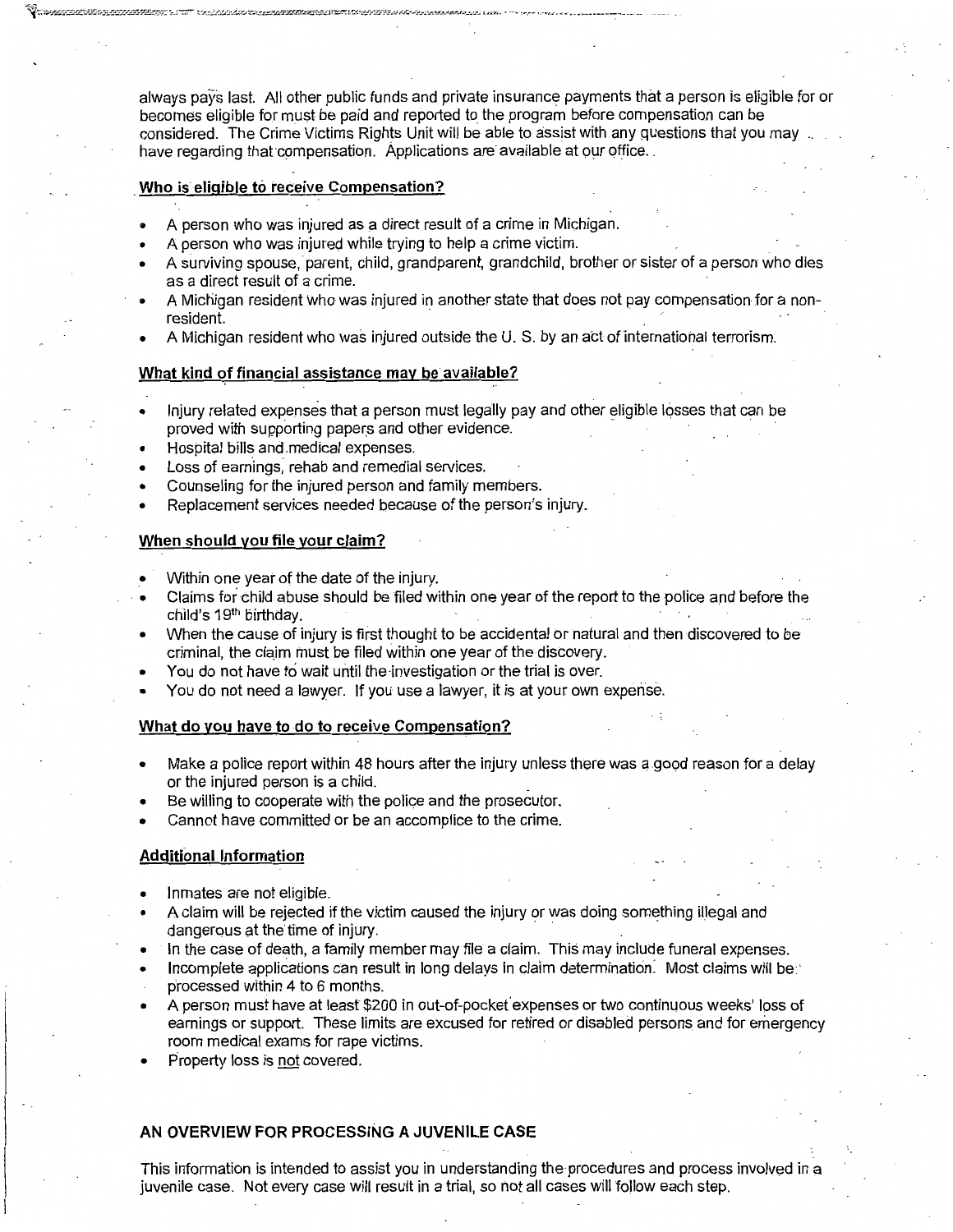Individuals violating the law prior to their 17th birthday may be brought into the juvenile justice system. Delinquency cases are not "criminal" matters, although they are based upon behavior that violates a criminal statute. The focus of the Family Court is rehabilitation and treatment.

· Following a police investigation which results in the request for charges, a Juvenile Division Assistant Prosecuting Attorney will review all reports submitted by the police to determine whether probable cause exists to warrant court action and intervention. If the prosecutor authorizes a **petition,** it officially charges the juvenile. The petition is then filed with the Circuit Court's Family Division. This officially starts the court process.

The first court hearing following petition authorization and acceptance by the court is known as a **preliminary inquiry.** This hearing is the juvenile equivalent of an adult arraignment. The juvenile is read the charges and constitutional rights. If the juvenile is in court custody the matter of bond will also be addressed at this hearing.

At the preliminary hearing a **pre-trial conference** will be scheduled. The hearing provides the prosecuting attorney an opportunity to discuss all options with the juvenile's family or attorney. Many cases are resolved by way of a plea agreement at this hearing. If the case cannot be resolved it can be scheduled for a bench trial (before a judge or referee), or a jury trial (before a judge). Crime victims and the officer in charge of the case are encouraged to attend to allow the prosecutor to involve those individuals in case resolution.

If the juvenile enters a plea of responsible, or is subsequently found responsible following trial, the juvenile is deemed adjudicated. Once adjudicated the juvenile is a court ward, subject to court orders.

· Following adjudication the matter is scheduled for **disposition.** A juvenile disposition is akin to an adult sentencing. A juvenile court probation officer will have been assigned prior to adjudication. The probation officer will conduct a background review of the juvenile, and determine recommendations for treatment, services, and further consequence. The probation officer will make those recommendations to the court at a dispositional hearing. The Judge or Referee decides the final terms of the disposition. The Judge has a wide variety of options when imposing the disposition. · Those options include:

- Dismiss the juvenile as a court ward with a warning;
- Place the juvenile on a term of probation (usually one year) to be monitored by the assigned probation officer;
- Place the juvenile in foster care subject to the court's jurisdiction;
- Order community service be performed by the juvenile;
- Order placement in a treatment or rehabilitation center for juvenile offenders;
- Order participation in a variety of programs including counseling, school programs, or after-school activities;
- Order the parents or guardians to participate in programs where appropriate, and refrain from conduct harmful to the juvenile;
- Order the juvenile and parents to pay any restitution to the victims of the delinquent behavior;
- Assess fine and court costs consistent with the fine indicated by the statute or ordinance violated.

Crime victims have an absolute right to attend dispositional hearings. Victims must be afforded the opportunity to address the court to explain physical, psychological or emotional harm suffered by the victim. The victim may also request compensation for any economic harm or property damage attributable to the juvenile's behavior. The victim may also request the court impose certain terms of disposition.

## **SUGGESTIONS TO A WITNESS**

#### **Before Coming to Court**

Try to picture the scene of the crime and what just happened, so that you can recall it more accurately when you testify in court.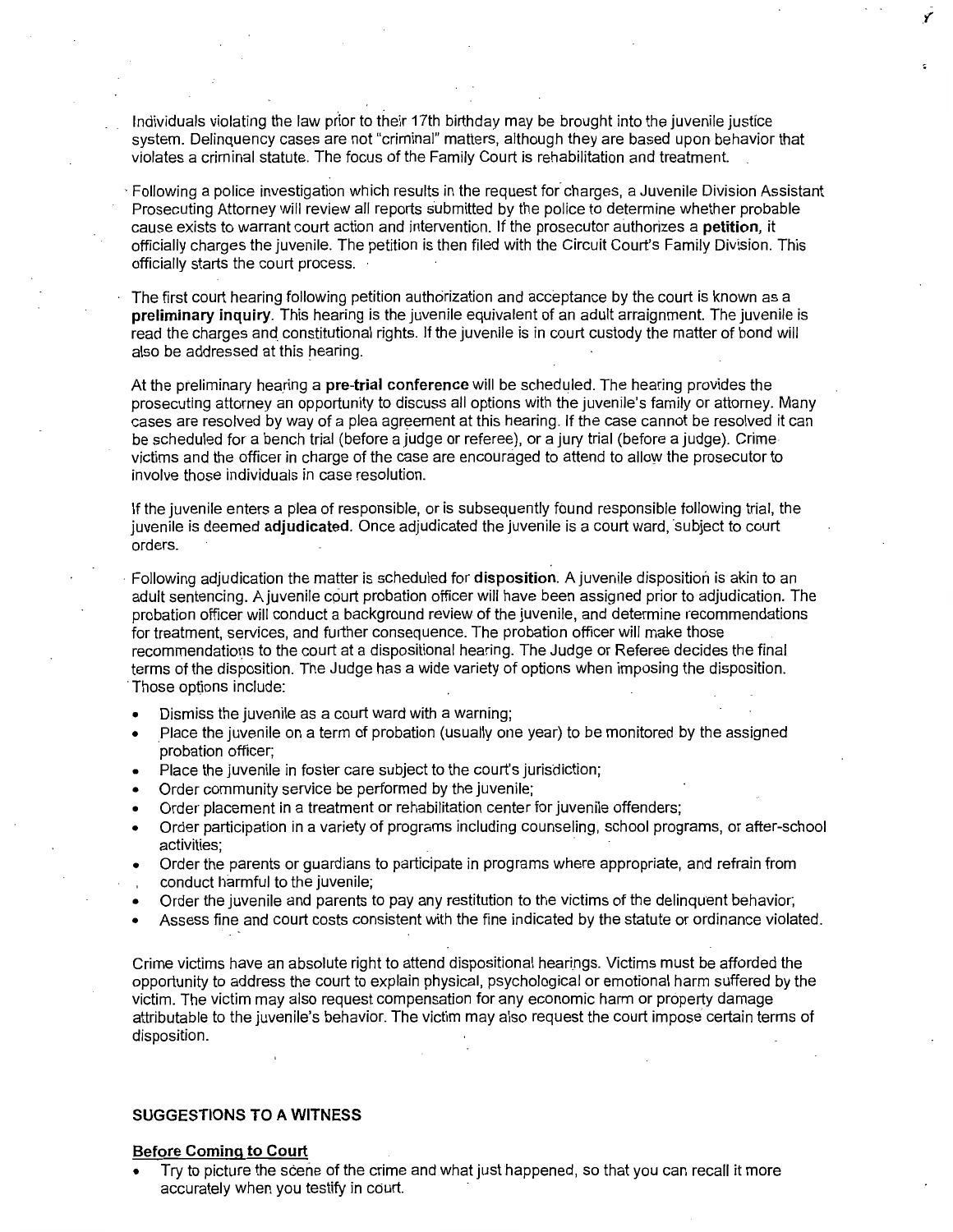- If you are going to testify about records, familiarize yourself with them before the trial.
- An appointment may be arranged for you before trial with the Assistant Prosecuting Attorney. This meeting will allow you to discuss the case before trial.

# **On the Day you are to Come.to Court**

- Dress appropriately. A neat appearance and proper dress in court is important.
- Bring any records that have been requested or any items that pertain to the case.
- If you have been subpoenaed to court, bring it with you. The subpoena will provide information about when and where to appear.
- Arrive at court on time. Unnecessary delays can be caused when a victim or witness is late in arriving at court.
- Witnesses who are under the influences of drugs or alcohol could be held in contempt of court.
- Conduct yourself in a dignified manner when you are in the courthouse. The trial of a criminal case is a serious matter.

# **What Happens to a Witness in Court**

- As a witness for the State, you may be questioned by the Assistant Prosecuting.Attorney and then by the defendant's attorney.
- Yeu may feel during the questioning that your testimony is under suspicion or that your personal motives are doubted. However, the questioning is not meant as a personal attack toward you. It is intended to ensure that all sides of the story are told and to establish the truth.
- The judge is there to assist you if you do not understand a question and to see that you are treated respectfully.

# **When You are Called to the Stand to Testify**

- Always tell the truth.
- You probably will be nervous, as most people are.
- You will be asked to take an oath to tell the truth. Remember the seriousness of this oath the entire time you are answering questions.
- Perjury telling a deliberate lie under oath is punishable by imprisonment for up to 15 years. In a capital crime, i.e. murder, perjury is punishable by imprisonment for life or any number of years.
- Listen carefully to the questions. Be sure you understand each question before answering. If you do not understand, ask that the question be asked again or explained.
- Take the time you need to consider the question before answering it.
- If you don't know the answer to a question, just say you do not know.
- Answer the question that is asked and then stop talking. Don't offer information not actually asked for.
- If you are sure of the answer, answer positively. Don't say "I think" or "I guess" when you are certain.
- Sometimes, it is necessary to make an estimate. If you make an estimate, such as what time something occurred, make sure that everyone understands you are estimating.
- The judge and jury are interested only in the facts. , Don't give your opinions of your conclusions, unless they are specifically asked for.
- Speak clearly, so you will be heard and your answers can be recorded accurately by the court reporter
- If an attorney objects to a question, do not begin your answer until the judge tells you to do so.
- Be polite while answering questions. Do not lose your temper with the attorney questioning you.
- If you realize that something you said is not really accurate, immediately tell the judge, so you will be allowed to correct the error. If you realize after you have left the witness stand, tell the Assistant Prosecuting Attorney.
- Do not discuss your testimony with other witnesses without first getting permission to do so from the court.

# **THE JUVENILE JUSTICE SYSTEM**

# **Important Terms**

**Adjournment-** A delay asked for by the judge or either side. The judge must agree to the delay.